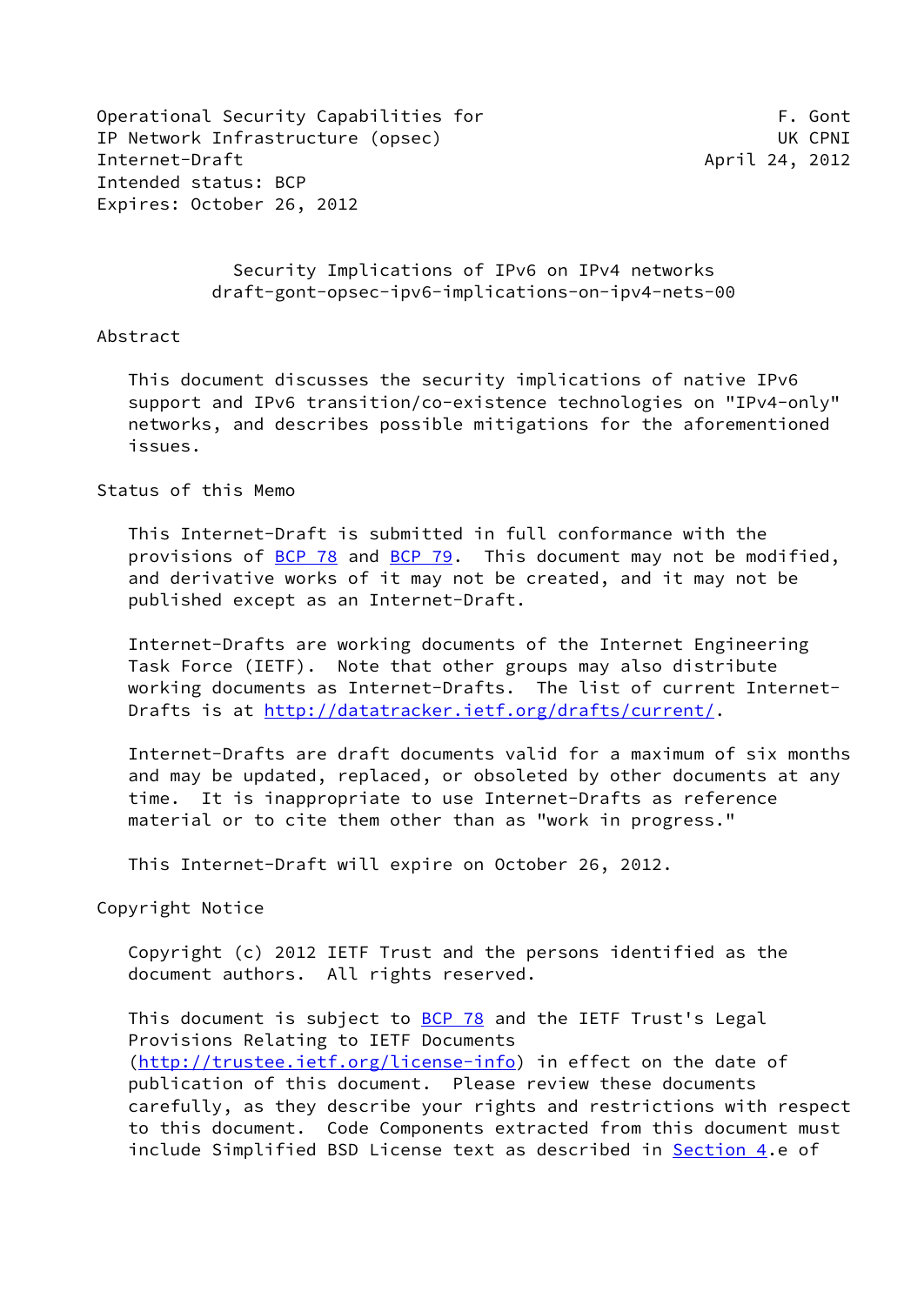| Internet-Draft |  |  |  |  |  |  | Sec. Impl. of IPv6 on IPv4 networks | April 2012 |  |
|----------------|--|--|--|--|--|--|-------------------------------------|------------|--|
|----------------|--|--|--|--|--|--|-------------------------------------|------------|--|

 the Trust Legal Provisions and are provided without warranty as described in the Simplified BSD License.

## Table of Contents

|  | Security Implications of native IPv6 support $\cdots$ 4          |  |  |  |  |  |  |  |  |  |  |  |
|--|------------------------------------------------------------------|--|--|--|--|--|--|--|--|--|--|--|
|  | 3. Security Implications of tunneling Mechanisms $\cdots \cdots$ |  |  |  |  |  |  |  |  |  |  |  |
|  |                                                                  |  |  |  |  |  |  |  |  |  |  |  |
|  |                                                                  |  |  |  |  |  |  |  |  |  |  |  |
|  |                                                                  |  |  |  |  |  |  |  |  |  |  |  |
|  |                                                                  |  |  |  |  |  |  |  |  |  |  |  |
|  | 4. Security Considerations 9                                     |  |  |  |  |  |  |  |  |  |  |  |
|  |                                                                  |  |  |  |  |  |  |  |  |  |  |  |
|  |                                                                  |  |  |  |  |  |  |  |  |  |  |  |
|  | 6.1. Normative References 11                                     |  |  |  |  |  |  |  |  |  |  |  |
|  | 6.2. Informative References 11                                   |  |  |  |  |  |  |  |  |  |  |  |
|  |                                                                  |  |  |  |  |  |  |  |  |  |  |  |
|  |                                                                  |  |  |  |  |  |  |  |  |  |  |  |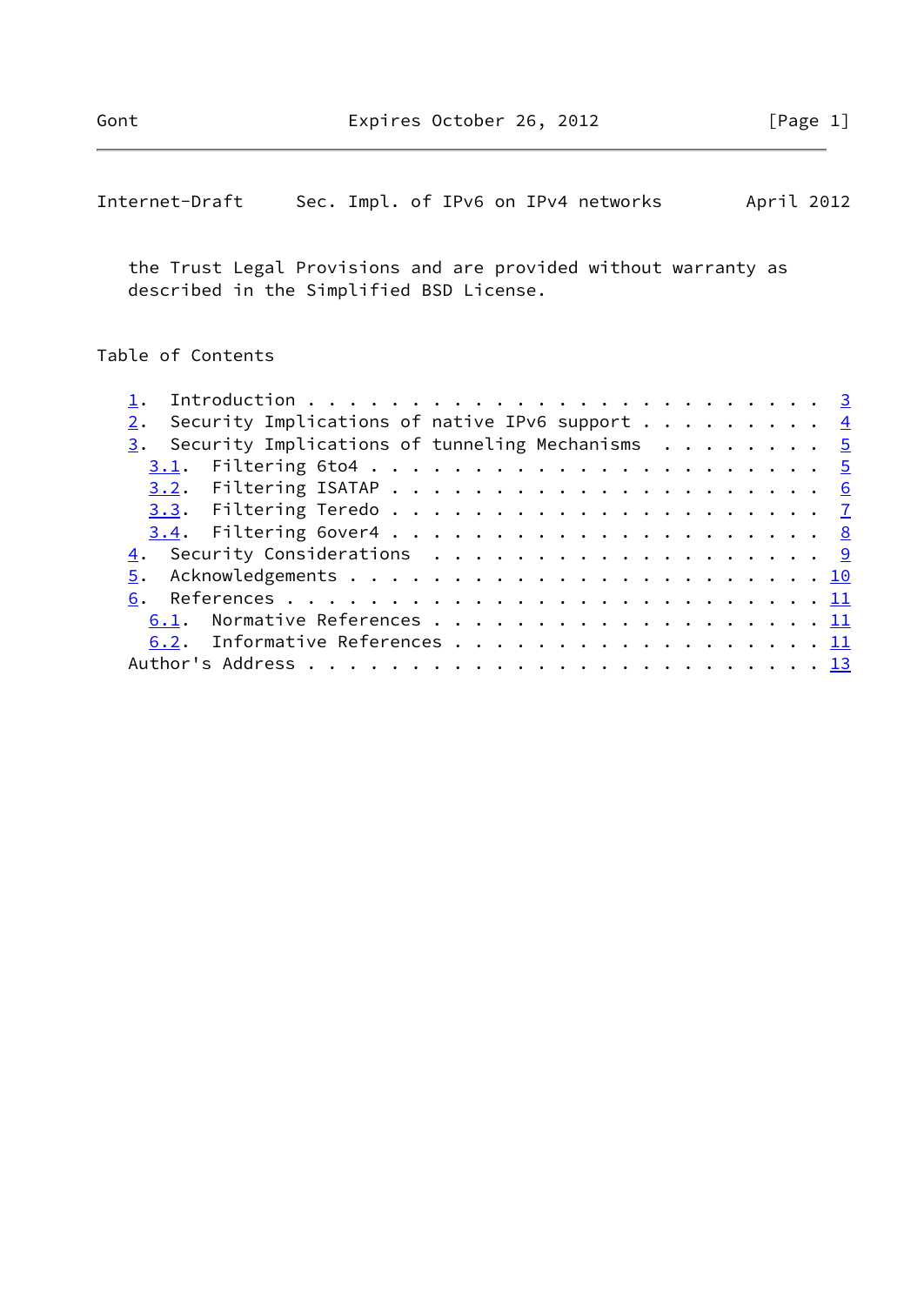Gont Expires October 26, 2012 [Page 2]

<span id="page-2-1"></span>Internet-Draft Sec. Impl. of IPv6 on IPv4 networks April 2012

#### <span id="page-2-0"></span>[1](#page-2-0). Introduction

 Most general-purpose operating systems implement and enable by default native IPv6 support and a number of transition-co-existence technologies. In those cases in which such devices are deployed on networks that are assumed to be IPv4-only, the aforementioned technologies could be leveraged by local or remote attackers for a number of (illegitimate) purposes.

 For example, a Network Intrusion Detection System (NIDS) might be prepared to detect attack patterns for IPv4 traffic, but might be unable to detect the same attack patterns when a transition/ co-existence technology is leveraged for that purpose. Additionally, an IPv4 firewall might enforce a specific security policy in IPv4, but might be unable to enforce the same policy in IPv6. Finally, some transition/co-existence mechanisms (notably Teredo) are designed to traverse Network Address Translators (NATs), which in many deployments provide a minimum level of protection by only allowing those instances of communication that have been initiated from the internal network. Thus, these mechanisms might cause an internal host with otherwise limited IPv4 connectivity to become globally reachable over IPv6, therefore resulting in increased (and possibly unexpected) host exposure. That is, the aforementioned technologies might inadvertently allow incoming IPv6 connections from the Internet to hosts behind the organizational firewall.

 In general, the aforementioned security implications can be mitigated by enforcing security controls on native IPv6 traffic and on IPv4 tunneled traffic. Among such controls is the enforcement of filtering policies, such that undesirable traffic is blocked.

 This document discusses the security implications of IPv6 and IPv6 transition/co-existence technologies on (allegedly) IPv4-only networks, and provides guidance on how to mitigate the aforementioned issues.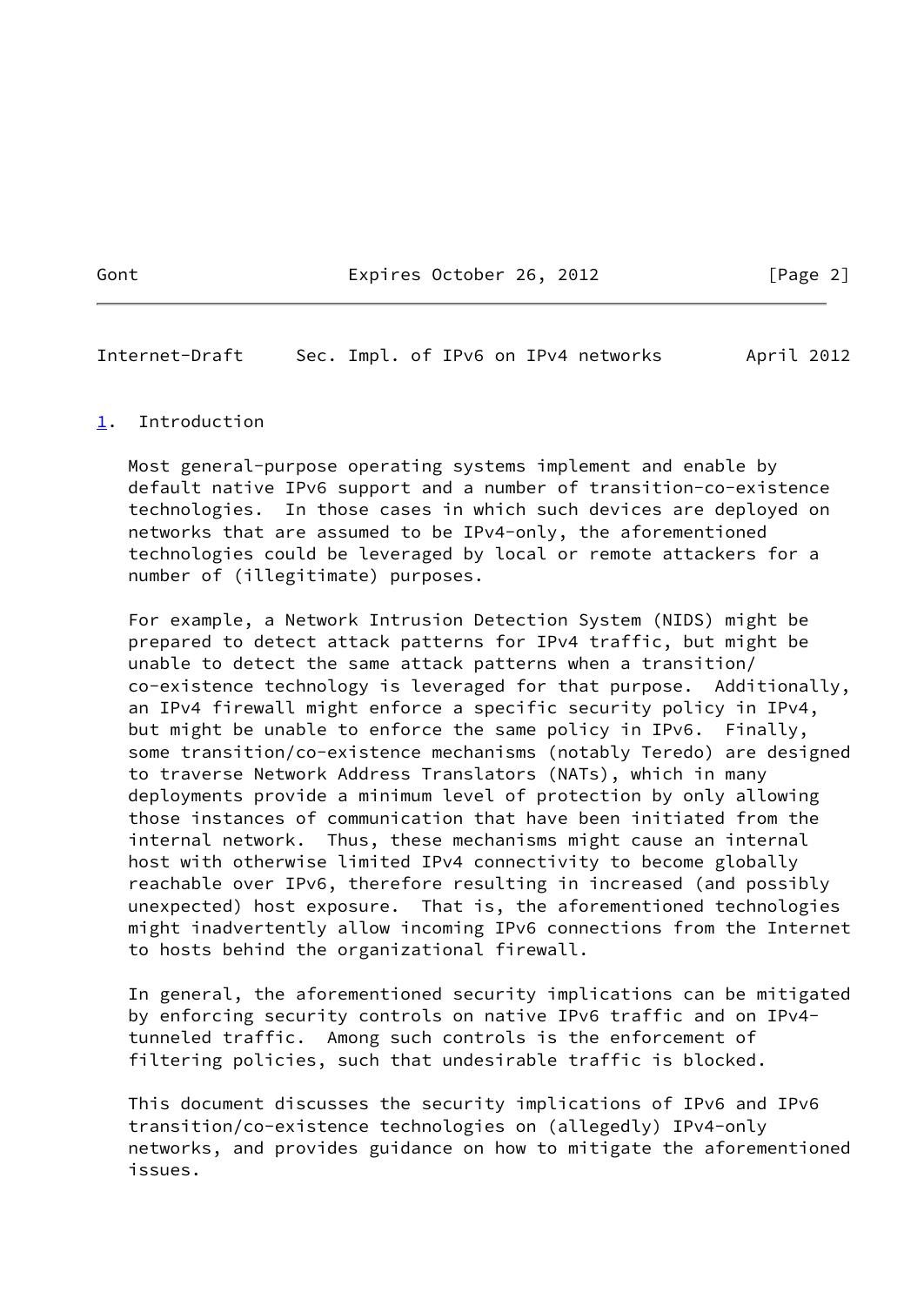The key words "MUST", "MUST NOT", "REQUIRED", "SHALL", "SHALL NOT", "SHOULD", "SHOULD NOT", "RECOMMENDED", "MAY", and "OPTIONAL" in this document are to be interpreted as described in [\[RFC2119](https://datatracker.ietf.org/doc/pdf/rfc2119)].

Gont Expires October 26, 2012 [Page 3]

<span id="page-3-1"></span>Internet-Draft Sec. Impl. of IPv6 on IPv4 networks April 2012

<span id="page-3-0"></span>[2](#page-3-0). Security Implications of native IPv6 support

 Most popular operating systems include IPv6 support that is enabled by default. This means that even if a network is expected to be IPv4-only, much of its infrastructure is nevertheless likely to be IPv6 enabled. For example, hosts are likely to have at least link local IPv6 connectivity which might be exploited by attackers with access to the local network.

 [CORE2007] is a security advisory about a buffer overflow which could be remotely-exploited by leveraging link-local IPv6 connectivity that is enabled by default.

 Additionally, unless appropriate measures are taken, an attacker with access to an 'IPv4-only' local network could impersonate a local router and cause local hosts to enable their IPv6 connectivity (e.g. by sending Router Advertisement messages), possibly circumventing security controls that were are enforced only on IPv4 communications.

 [Waters2011] provides an example of how this could be achieved using publicly available tools.

 SLAAC-based attacks [\[RFC3756](https://datatracker.ietf.org/doc/pdf/rfc3756)] can be mitigated with technologies such as RA-Guard [\[RFC6105](https://datatracker.ietf.org/doc/pdf/rfc6105)] [[I-D.ietf-v6ops-ra-guard-implementation](#page-12-0)]. However, RA-Guard cannot mitigate attack vectors that employ IPv6 link-local addresses, since configuration of such addresses does not rely on Router Advertisement messages.

In order to mitigate attacks based on native IPv6 traffic, IPv6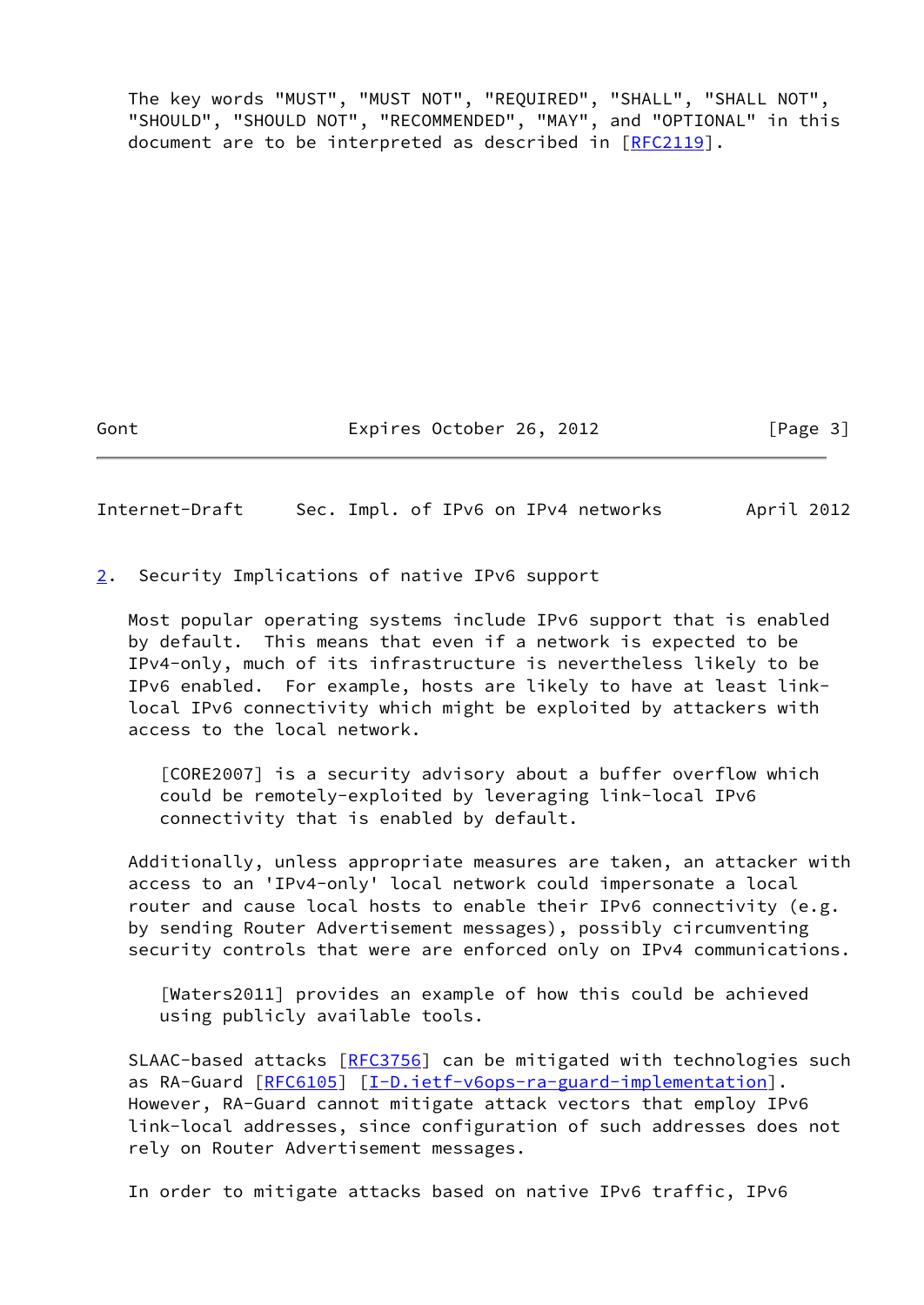security controls should be enforced on both IPv4 and IPv6 networks. The aforementioned controls might include: deploying IPv6-enabled NIDS, implementing IPv6 firewalling, etc.

 In some very specific scenarios (e.g., military operations networks) in which only IPv4 service might be desired, a network administrator might disable IPv6 support in all the communicating devices.

Gont Expires October 26, 2012 [Page 4]

<span id="page-4-1"></span>Internet-Draft Sec. Impl. of IPv6 on IPv4 networks April 2012

<span id="page-4-0"></span>[3](#page-4-0). Security Implications of tunneling Mechanisms

 Unless properly managed, tunneling mechanisms may result in negative security implication. [\[RFC6169](https://datatracker.ietf.org/doc/pdf/rfc6169)] describes the security implications of tunneling mechanisms in detail. Therefore, tunneling mechanisms should be a concern not only to network administrators that have consciously deployed them, but also to network and security administrators whose security policies might be bypassed by exploiting these mechanisms.

 [CERT2009] contains some examples of how tunnels can be leveraged to bypass firewall rules.

 To help mitigate these issues, a good security practice is to only allow traffic deemed as "necessary" (i.e., the so-called "default deny" policy). Therefore, security administrators should only allow IPv6 transition co-existence traffic as a result of an explicit decision, rather than as a result of lack of awareness about such traffic.

 It should be noted that this recommendation is aimed at a network that is the target of such traffic (such as an enterprise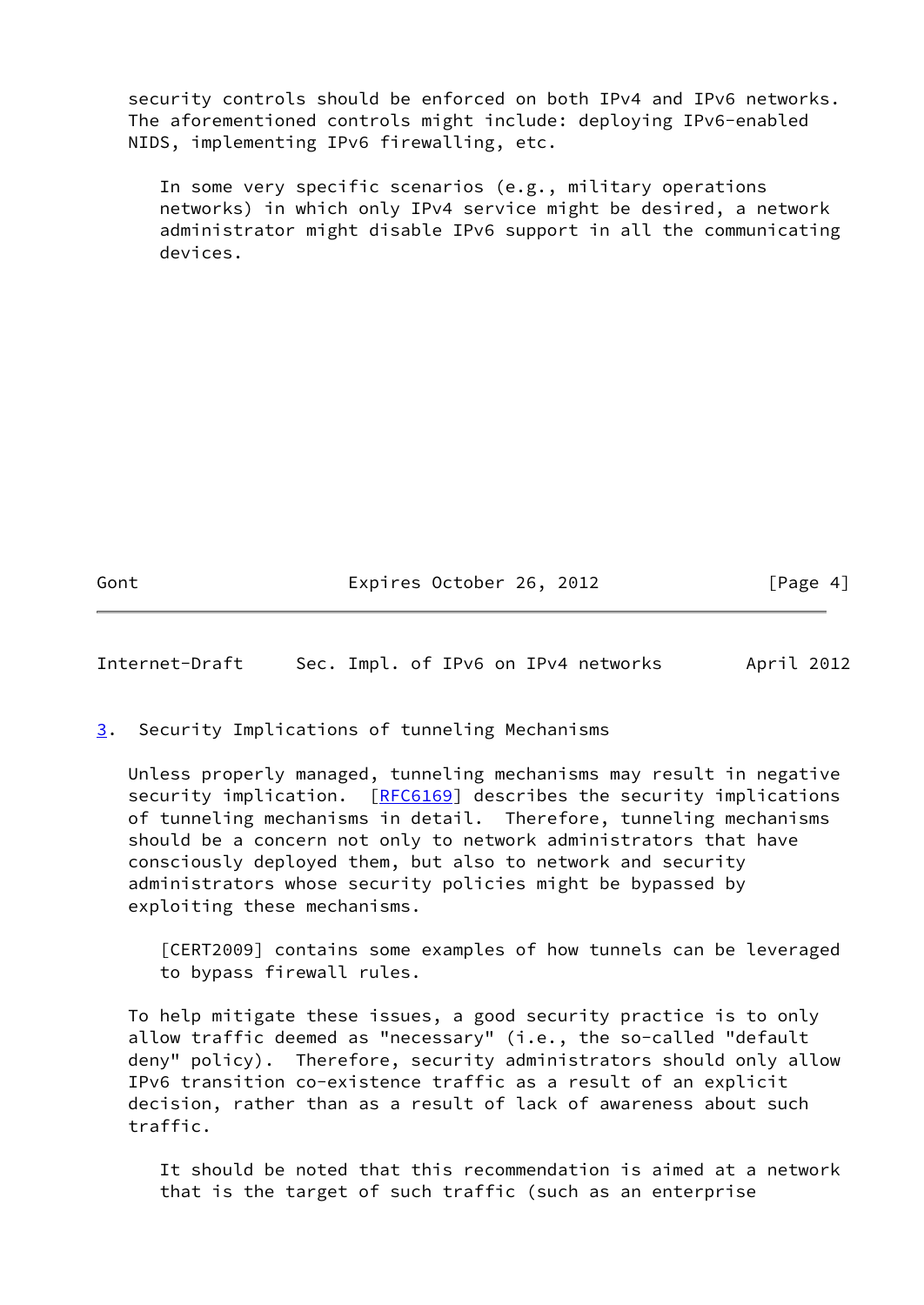network). IPv6-transition traffic should not be filtered e.g. by an ISP when it is transit traffic.

 Additionally, it is highly recommended that in those networks where specific transition mechanisms are not explicitly deployed, not only the corresponding traffic should be filtered at the organizational perimeter, but also the corresponding mechanisms disabled on each node connected to the organizational network. This not only prevents security breaches resulting from accidental use of these mechanisms, but also disables this functionality altogether, possibly mitigating vulnerabilities that might be present in the host implementation of this transition/co-existence mechanisms.

 IPv6-in-IPv4 tunnelling mechanisms (such as 6to4 or configured tunnels) can generally be blocked by dropping IPv4 packets that contain a Protocol field set to 41. Security devices such as NIDS might also include signatures that detect such transition/ co-existence traffic.

<span id="page-5-0"></span>[3.1](#page-5-0). Filtering 6to4

 6to4 [\[RFC3056](https://datatracker.ietf.org/doc/pdf/rfc3056)] is an address assignment and router-to-router, host to-router, and router-to-host automatic tunnelling mechanism that is meant to provide IPv6 connectivity between IPv6 sites and hosts across the IPv4 Internet.

| Gont | Expires October 26, 2012 |  | [Page 5] |  |
|------|--------------------------|--|----------|--|
|      |                          |  |          |  |

<span id="page-5-1"></span>Internet-Draft Sec. Impl. of IPv6 on IPv4 networks April 2012

As discussed in [Section 3](#page-4-0), all IPv6-in-IPv4 traffic, including 6to4, could be easily blocked by filtering IPv4 that contain their Protocol field set to 41. This is the most effective way of filtering such traffic.

Additional filtering rules that might be incorporated include:

- o Filter outgoing IPv4 packets that have their Destination Address set to an address that belongs to the prefix 192.88.99.0/24.
- o Filter incoming IPv4 packets that have their Source Address set to an address that belongs to the prefix 192.88.99.0/24.

 It has been suggested that 6to4 relays send their packets with their IPv4 Source Address set to 192.88.99.1.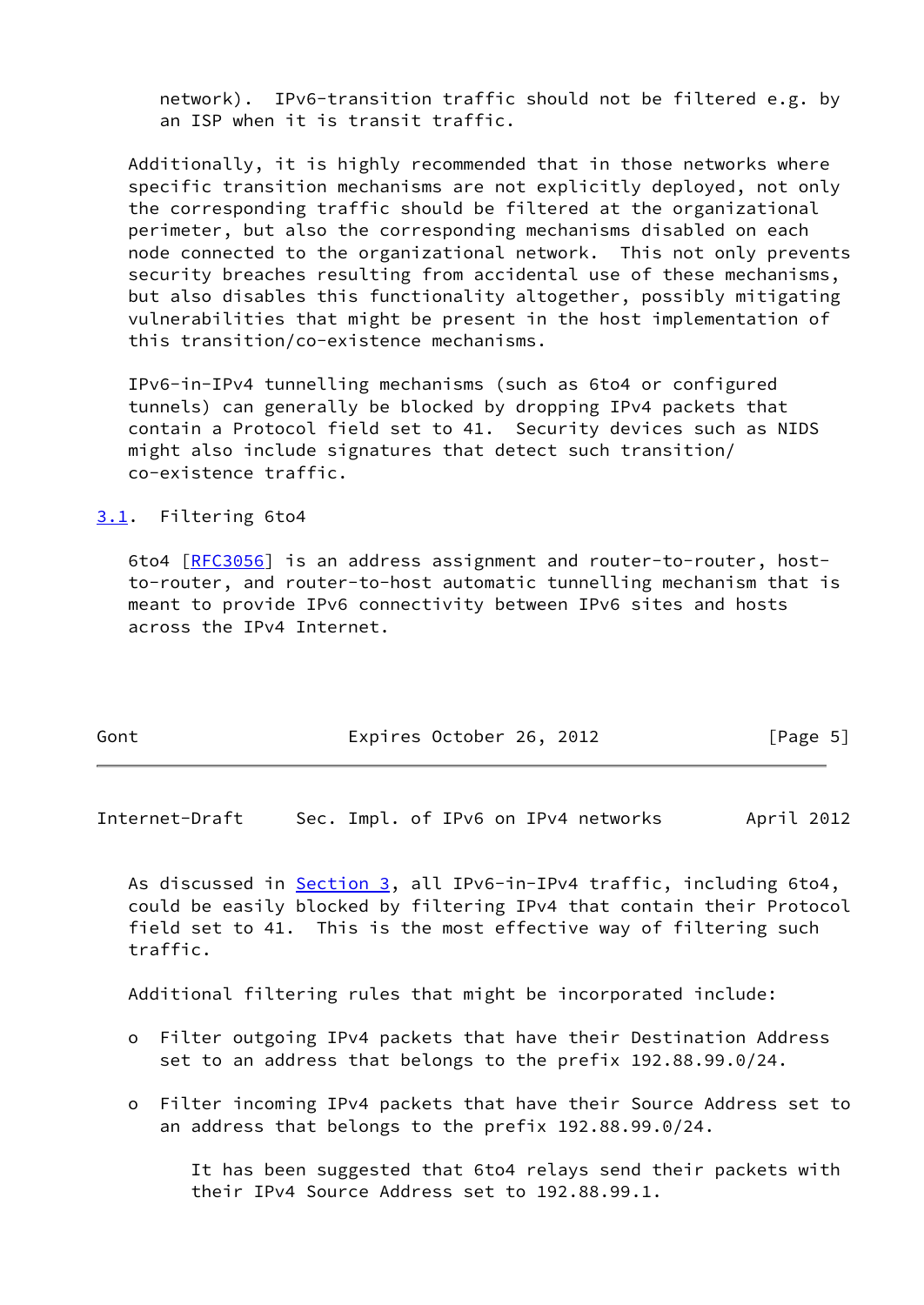- o Filter outgoing IPv4 packets that have their Destination Address set to the IPv4 address of well-known 6to4 relays.
- o Filter incoming IPv4 packets that have their Destination Address set to the IPv4 address of well-known 6to4 relays.

 These last two filtering policies will generally be unnecessary, and possibly unfeasible to enforce (given the number of potential 6to4 relays, and the fact that many relays may remain unknown to the network administrator). If anything, they should be applied with the additional requirement that such IPv4 packets have their Protocol field set to 41, to avoid the case where other services available at the same IPv4 address as a 6to4 relay are mistakenly made inaccessible.

 If 6to4 traffic is meant to be filtered while other IPv6-in-IPv4 traffic is allowed, then the following filtering rules could be applied:

- o Filter outgoing IPv4 packets that have their Protocol field set to 41, and that have an IPv6 Source Address (embedded in the IPv4 payload) that belongs to the prefix 2002::/16.
- o Filter incoming IPv4 packets that have their Protocol field set to 41, and that have an IPv6 Destination address (embedded in the IPv4 payload) that belongs to the prefix 2002::/16.

<span id="page-6-0"></span>[3.2](#page-6-0). Filtering ISATAP

 ISATAP [\[RFC5214](https://datatracker.ietf.org/doc/pdf/rfc5214)] is an Intra-site tunnelling protocol, and thus it is generally expected that such traffic will not traverse the organizational firewall of an IPv4-only. Nevertheless, ISATAP

| Gont | Expires October 26, 2012 | [Page 6] |
|------|--------------------------|----------|
|      |                          |          |

<span id="page-6-2"></span>Internet-Draft Sec. Impl. of IPv6 on IPv4 networks April 2012

traffic is easily filtered as described in **Section 3** of this document.

### <span id="page-6-1"></span>[3.3](#page-6-1). Filtering Teredo

 Teredo [\[RFC4380](https://datatracker.ietf.org/doc/pdf/rfc4380)] is an address assignment and automatic tunnelling technology that provides IPv6 connectivity to dual-stack nodes that are behind one or more Network Address Translators (NATs), by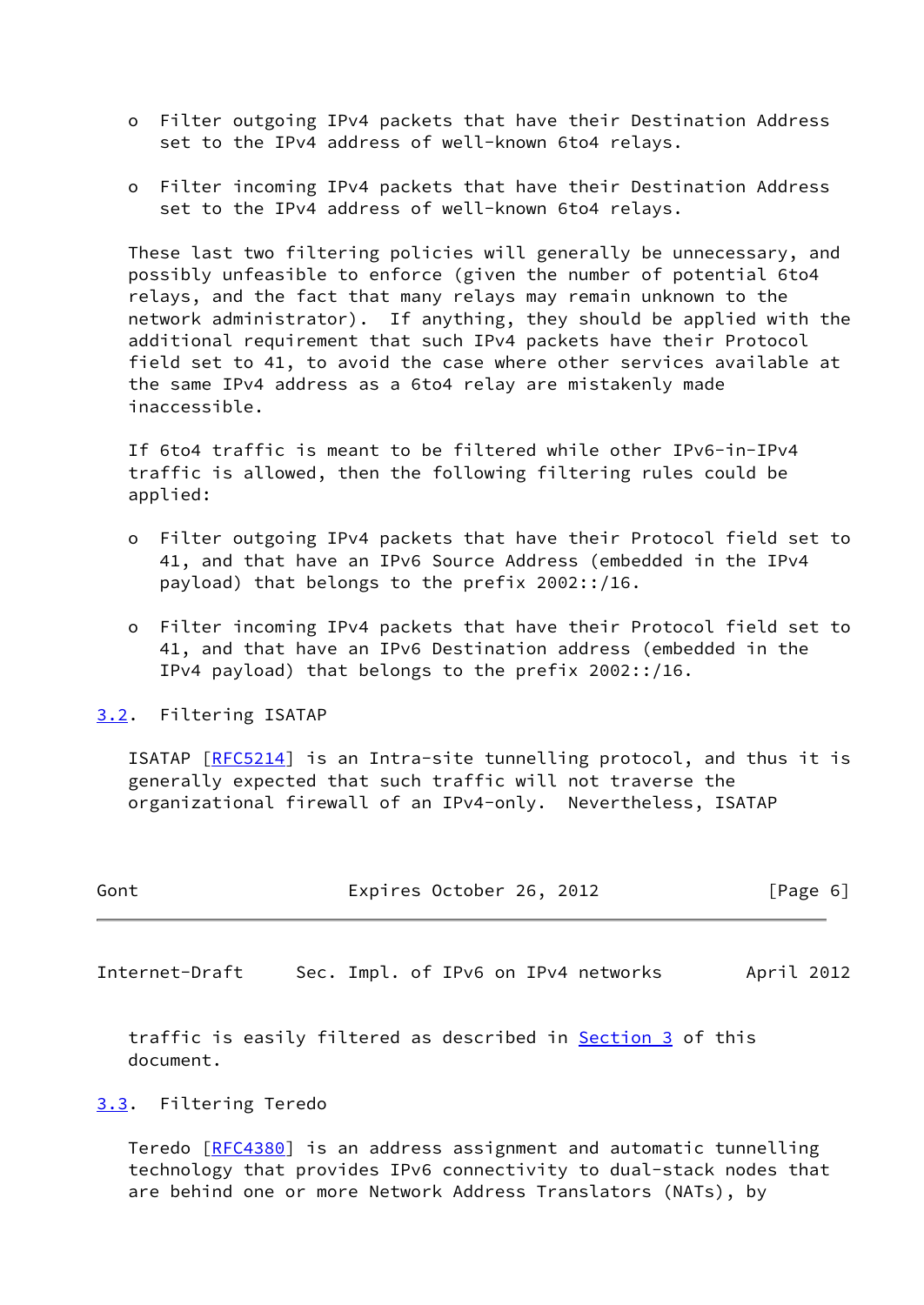encapsulating IPv6 packets in IPv4-based UDP datagrams. Teredo is meant to be a 'last resort' IPv6 connectivity technology, to be used only when other technologies such as 6to4 cannot be deployed (e.g., because the edge device has not been assigned a public IPv4 address).

 As noted in [\[RFC4380](https://datatracker.ietf.org/doc/pdf/rfc4380)], in order for a Teredo client to configure its Teredo IPv6 address, it must contact a Teredo server, through the Teredo service port (UDP port number 3544).

 To prevent the Teredo initialization process from succeeding, and hence prevent the use of Teredo, an organizational firewall could filter outgoing UDP packets with a Destination Port of 3544.

 It is clear that such a filtering policy does not prevent an attacker from running its own Teredo server in the public Internet, using a non-standard UDP port for the Teredo service port (i.e., a port number other than 3544).

 The most popular operating system that includes an implementation of Teredo in the default installation is Microsoft Windows. Microsoft Windows obtains the Teredo server addresses (primary and secondary) by resolving the domain name teredo.ipv6.microsoft.com into DNS A records. A network administrator may want to prevent Microsoft Windows hosts from obtaining Teredo service by filtering at the organizational firewall outgoing UDP datagrams (i.e., IPv4 packets with the Protocol field set to 17) that contain in the IPv4 Destination Address any of the IPv4 addresses that the domain name teredo.ipv6.microsoft.com maps to. Additionally, the firewall would filter incoming UDP datagrams from any of the IPv4 addresses to which the domain names of well-known Teredo servers (such as teredo.ipv6.microsoft.com) resolve.

 As these IPv4 addresses might change over time, an administrator should obtain these addresses himself when implementing the filtering policy, and should also be prepared to maintain this list updated over time.

Gont Expires October 26, 2012 [Page 7]

<span id="page-7-0"></span>Internet-Draft Sec. Impl. of IPv6 on IPv4 networks April 2012

The corresponding addresses can be easily obtained from a UNIX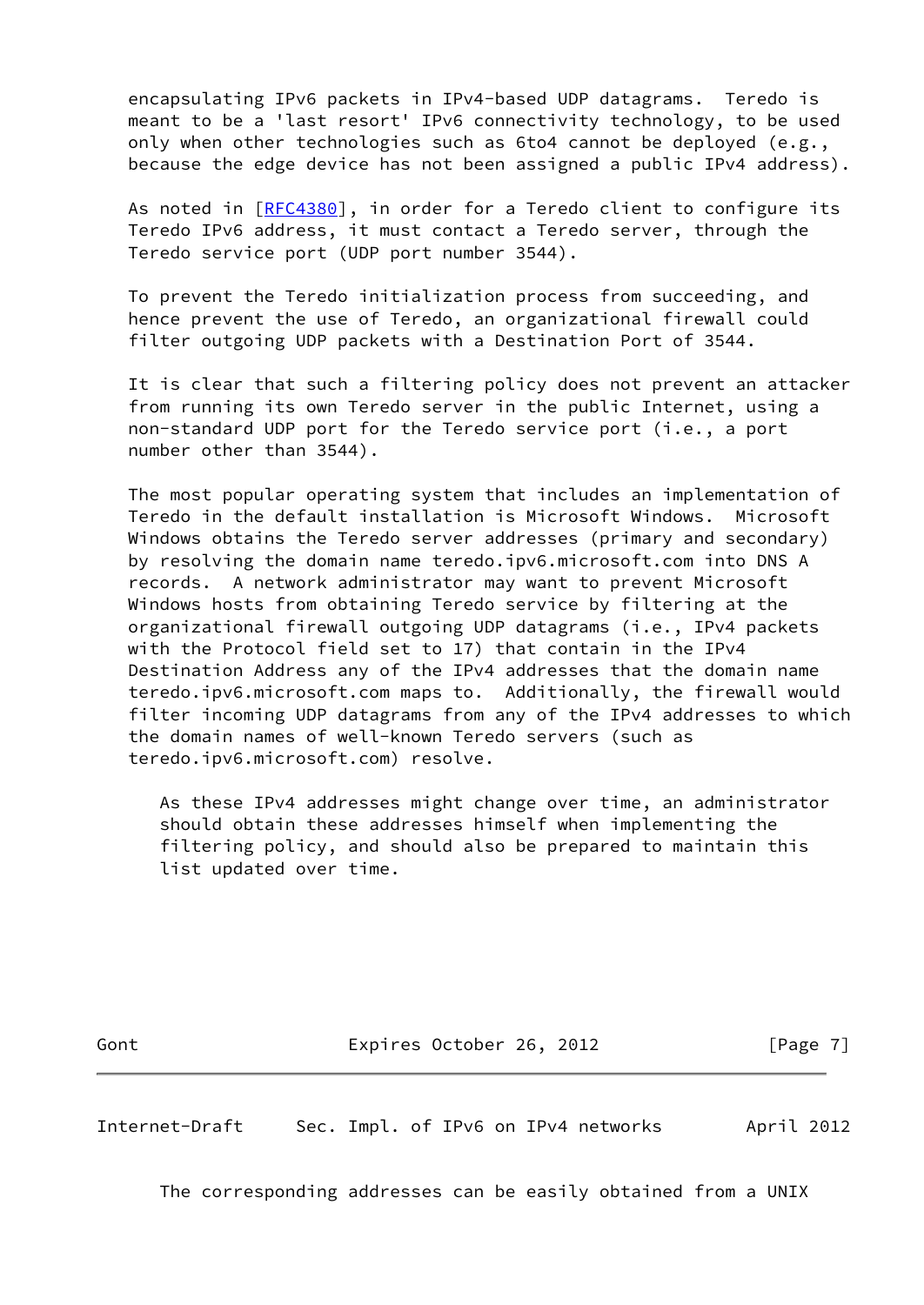host by issuing the command 'dig teredo.ipv6.microsoft.com a' (without quotes).

 It should be noted that even with all these filtering policies in place, a node in the internal network might still be able to communicate with some Teredo clients. That is, it could configure an IPv6 address itself (without even contacting a Teredo server), and might send Teredo traffic to those peers for which intervention of the host's Teredo server is not required (e.g., Teredo clients behind a cone NAT).

## <span id="page-8-0"></span>[3.4](#page-8-0). Filtering 6over4

 [RFC2529] specifies a mechanism known as 6over4 or 'IPv6 over IPv4' (or colloquially as 'virtual Ethernet'), which comprises a set of mechanisms and policies to allow isolated IPv6 hosts located on physical links with no directly-connected IPv6 router, to become fully functional IPv6 hosts by using an IPv4 domain that supports IPv4 multicast as their virtual local link.

 This transition technology has never been widely deployed, because of the low level of deployment of multicast in most networks.

 6over4 encapsulates IPv6 packets in IPv4 packets with their Protocol field set to 41. As a result, simply filtering all IPv4 packets that have a Protocol field equal to 41 will filter 6over4 (along with many other transition technologies).

 A more selective filtering could be enforced such that 6over4 traffic is filtered while other transition traffic is still allowed. Such a filtering policy would block all IPv4 packets that have their Protocol field set to 41, and that have a Destination Address that belongs to the prefix 239.0.0.0/8.

 This filtering policy basically blocks 6over4 Neighbor Discovery traffic directed to multicast addresses, thus preventing Stateless Address Auto-configuration (SLAAC), address resolution, etc. Additionally, it would prevent the 6over multicast addresses from being leveraged for the purpose of network reconnaissance.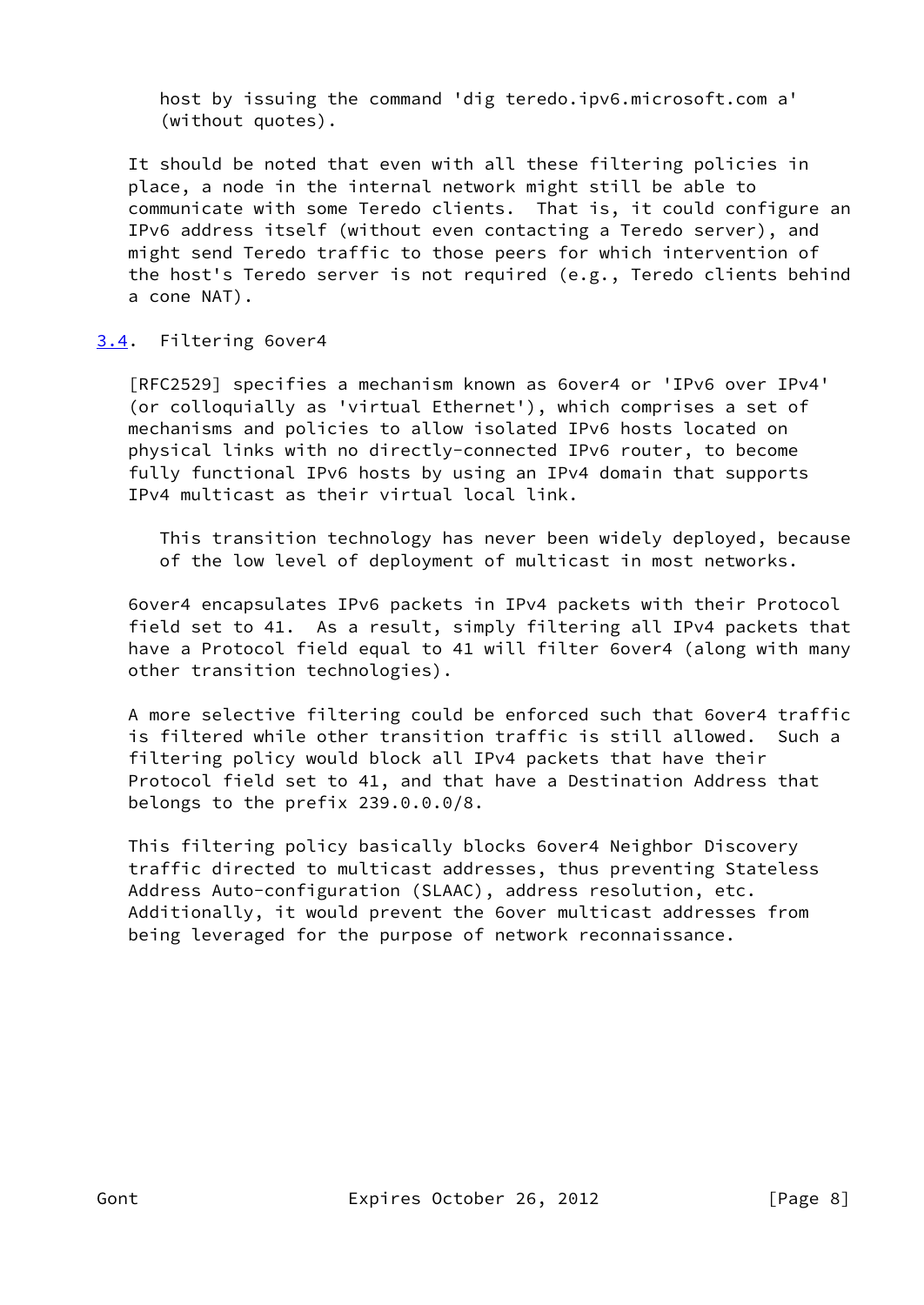<span id="page-9-1"></span>Internet-Draft Sec. Impl. of IPv6 on IPv4 networks April 2012

<span id="page-9-0"></span>[4](#page-9-0). Security Considerations

 This document discusses the security implications of IPv6 on IPv4 networks, and describes a number of techniques to mitigate the aforementioned issues.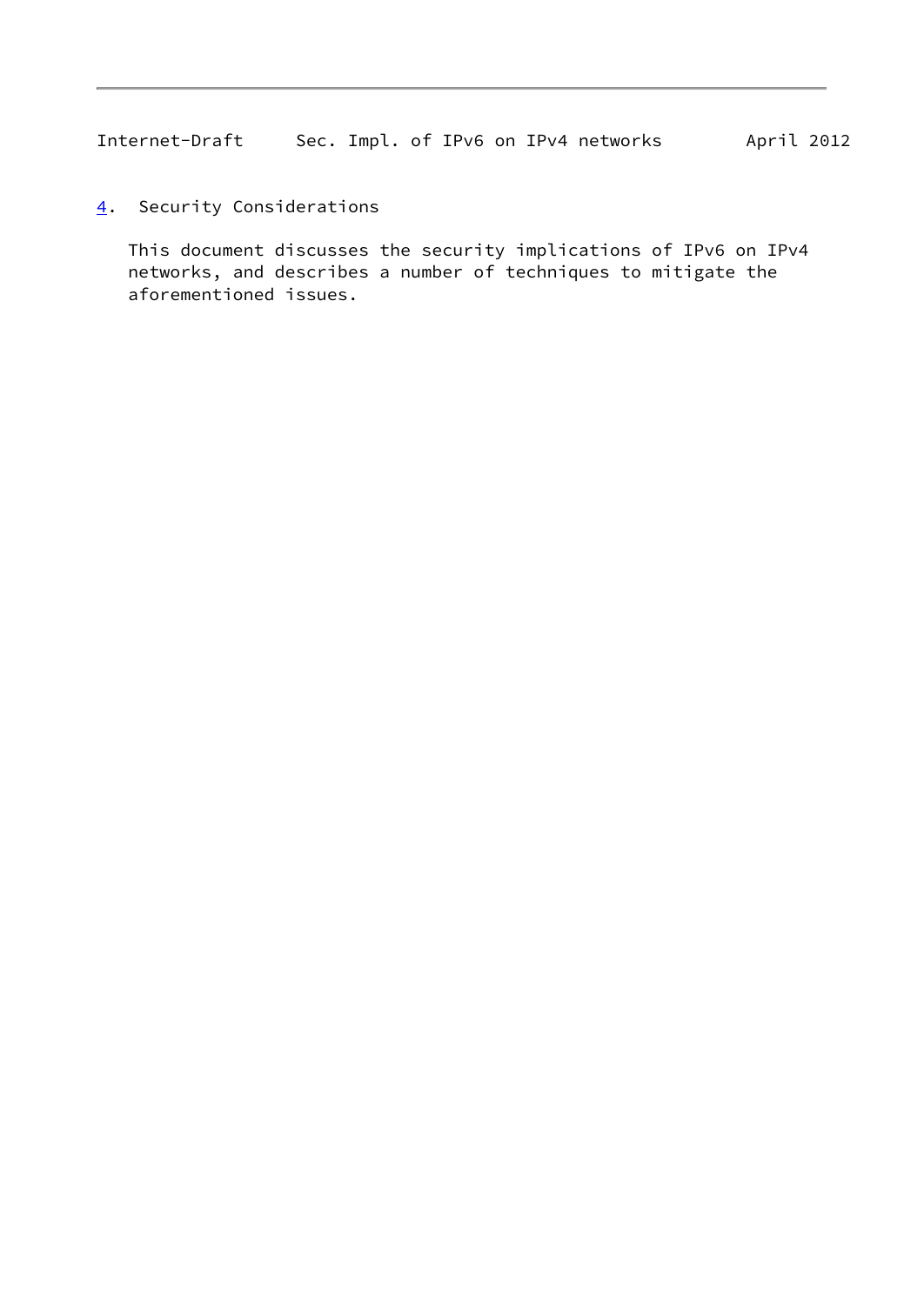<span id="page-10-1"></span>Internet-Draft Sec. Impl. of IPv6 on IPv4 networks April 2012

#### <span id="page-10-0"></span>[5](#page-10-0). Acknowledgements

 This document resulted from the project "Security Assessment of the Internet Protocol version 6 (IPv6)" [\[CPNI-IPv6](#page-12-1)], carried out by Fernando Gont on behalf of the UK Centre for the Protection of National Infrastructure (CPNI).

 Fernando Gont would like to thank the UK CPNI for their continued support.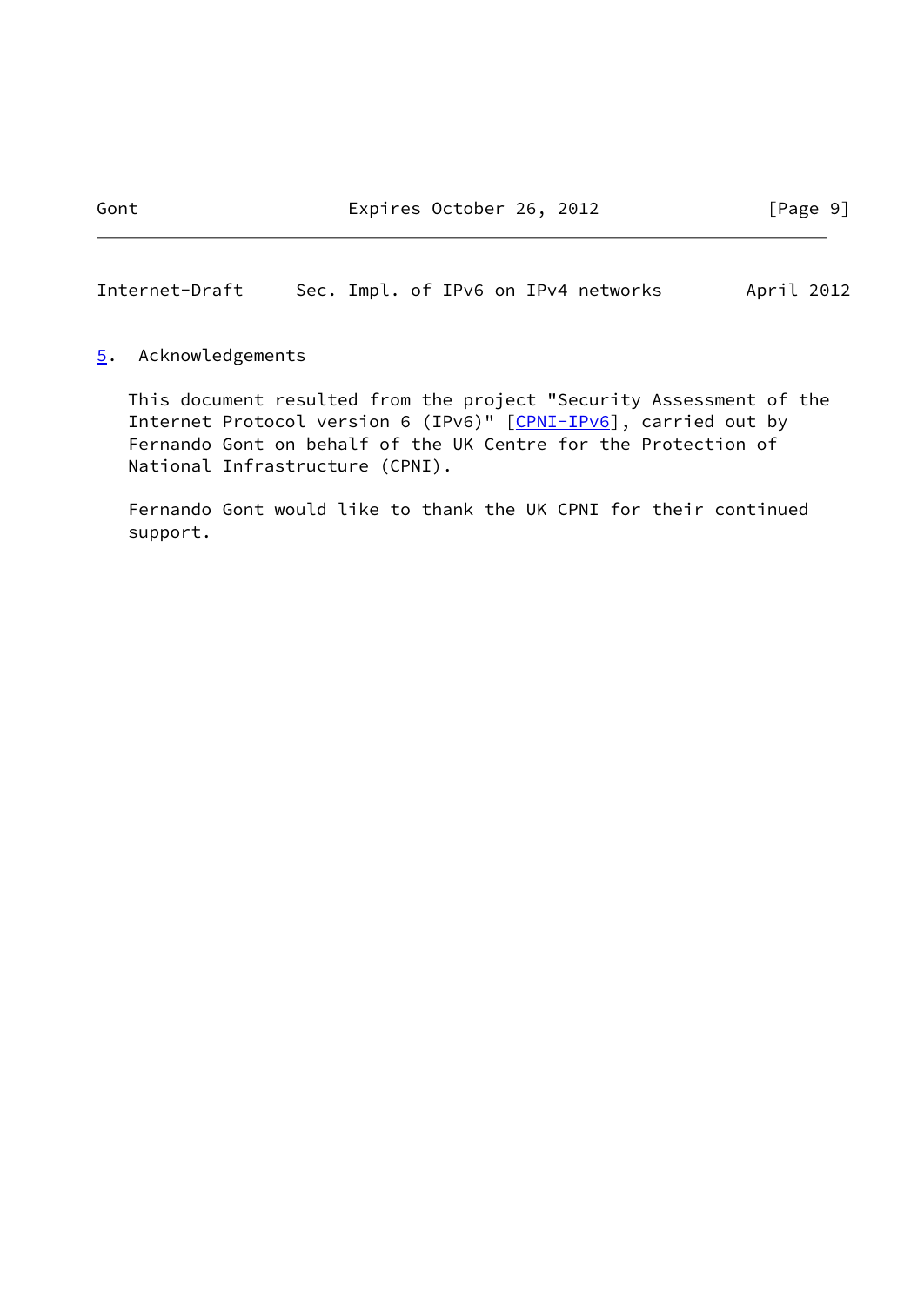<span id="page-11-2"></span><span id="page-11-1"></span><span id="page-11-0"></span>Gont Expires October 26, 2012 [Page 10] Internet-Draft Sec. Impl. of IPv6 on IPv4 networks April 2012 [6](#page-11-0). References [6.1](#page-11-2). Normative References [RFC2119] Bradner, S., "Key words for use in RFCs to Indicate Requirement Levels", [BCP 14](https://datatracker.ietf.org/doc/pdf/bcp14), [RFC 2119](https://datatracker.ietf.org/doc/pdf/rfc2119), March 1997. [RFC2460] Deering, S. and R. Hinden, "Internet Protocol, Version 6 (IPv6) Specification", [RFC 2460](https://datatracker.ietf.org/doc/pdf/rfc2460), December 1998. [RFC4380] Huitema, C., "Teredo: Tunneling IPv6 over UDP through Network Address Translations (NATs)", [RFC 4380](https://datatracker.ietf.org/doc/pdf/rfc4380), February 2006. [RFC5214] Templin, F., Gleeson, T., and D. Thaler, "Intra-Site Automatic Tunnel Addressing Protocol (ISATAP)", [RFC 5214,](https://datatracker.ietf.org/doc/pdf/rfc5214) March 2008. [RFC3056] Carpenter, B. and K. Moore, "Connection of IPv6 Domains via IPv4 Clouds", [RFC 3056](https://datatracker.ietf.org/doc/pdf/rfc3056), February 2001. [RFC2529] Carpenter, B. and C. Jung, "Transmission of IPv6 over IPv4 Domains without Explicit Tunnels", [RFC 2529](https://datatracker.ietf.org/doc/pdf/rfc2529), March 1999. [6.2](#page-11-3). Informative References [RFC3756] Nikander, P., Kempf, J., and E. Nordmark, "IPv6 Neighbor Discovery (ND) Trust Models and Threats", [RFC 3756](https://datatracker.ietf.org/doc/pdf/rfc3756), May 2004.

<span id="page-11-3"></span> [RFC6105] Levy-Abegnoli, E., Van de Velde, G., Popoviciu, C., and J. Mohacsi, "IPv6 Router Advertisement Guard", [RFC 6105,](https://datatracker.ietf.org/doc/pdf/rfc6105)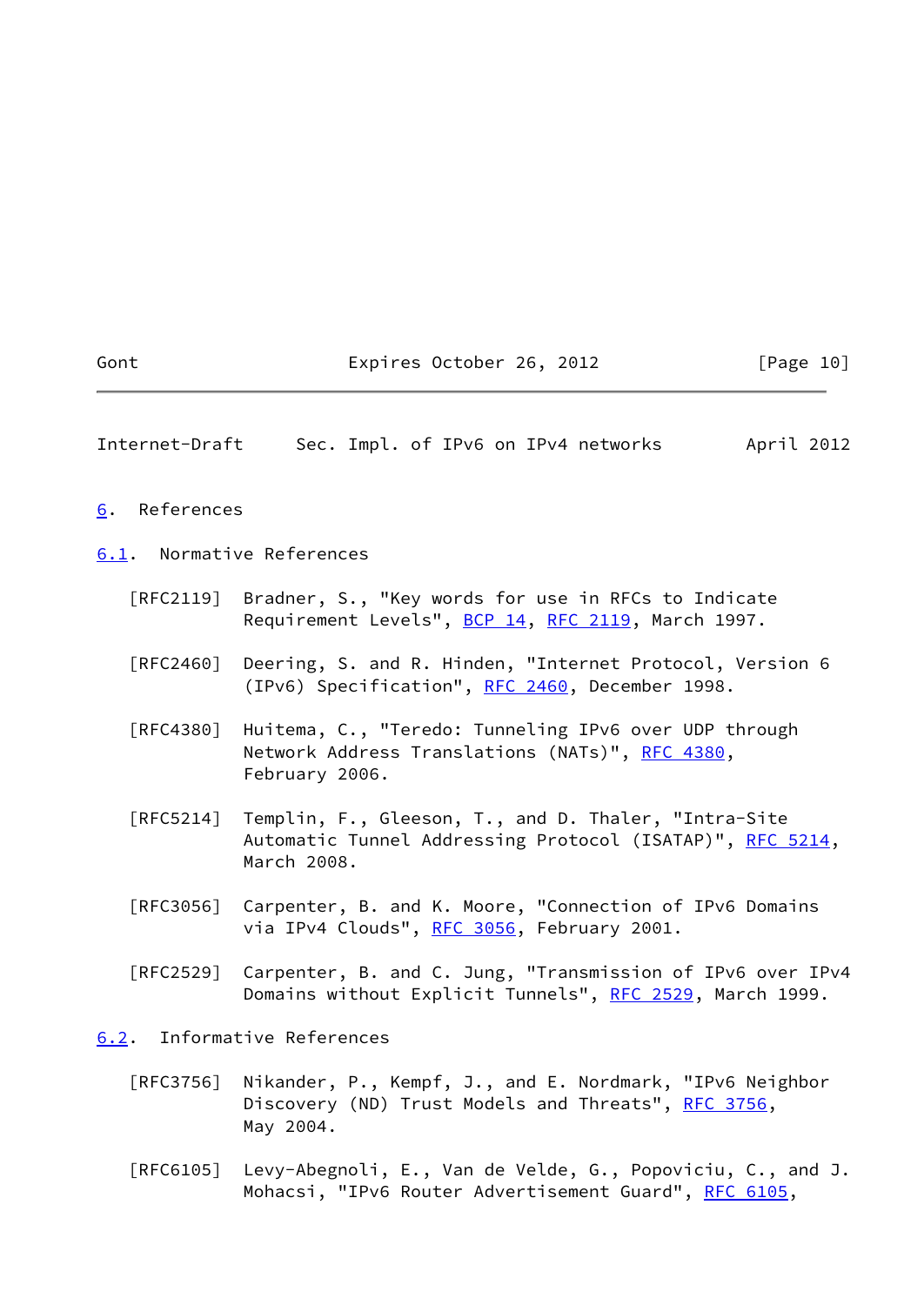February 2011.

 [RFC6169] Krishnan, S., Thaler, D., and J. Hoagland, "Security Concerns with IP Tunneling", [RFC 6169](https://datatracker.ietf.org/doc/pdf/rfc6169), April 2011.

# <span id="page-12-0"></span> [I-D.ietf-v6ops-ra-guard-implementation] Gont, F., "Implementation Advice for IPv6 Router Advertisement Guard (RA-Guard)", [draft-ietf-v6ops-ra-guard-implementation-02](https://datatracker.ietf.org/doc/pdf/draft-ietf-v6ops-ra-guard-implementation-02) (work in progress), March 2012.

# [CERT2009] CERT, "Bypassing firewalls with IPv6 tunnels", 2009, <http ://www.cert.org/blogs/vuls/2009/04/ bypassing\_firewalls\_with\_ipv6.html>.

| Gont | Expires October 26, 2012 |  | [Page $11$ ] |  |
|------|--------------------------|--|--------------|--|
|      |                          |  |              |  |

Internet-Draft Sec. Impl. of IPv6 on IPv4 networks April 2012

[CORE2007]

 CORE, "OpenBSD's IPv6 mbufs remote kernel buffer overflow", 2007, <<http://www.coresecurity.com/content/open-bsd-advisorie>>.

### <span id="page-12-1"></span>[CPNI-IPv6]

 Gont, F., "Security Assessment of the Internet Protocol version 6 (IPv6)", UK Centre for the Protection of National Infrastructure, (available on request).

[Waters2011]

Waters, A., "SLAAC Attack - 0day Windows Network Interception Configuration Vulnerability", 2011, <[http://resources.infosecinstitute.com/slaac-attack/>](http://resources.infosecinstitute.com/slaac-attack/).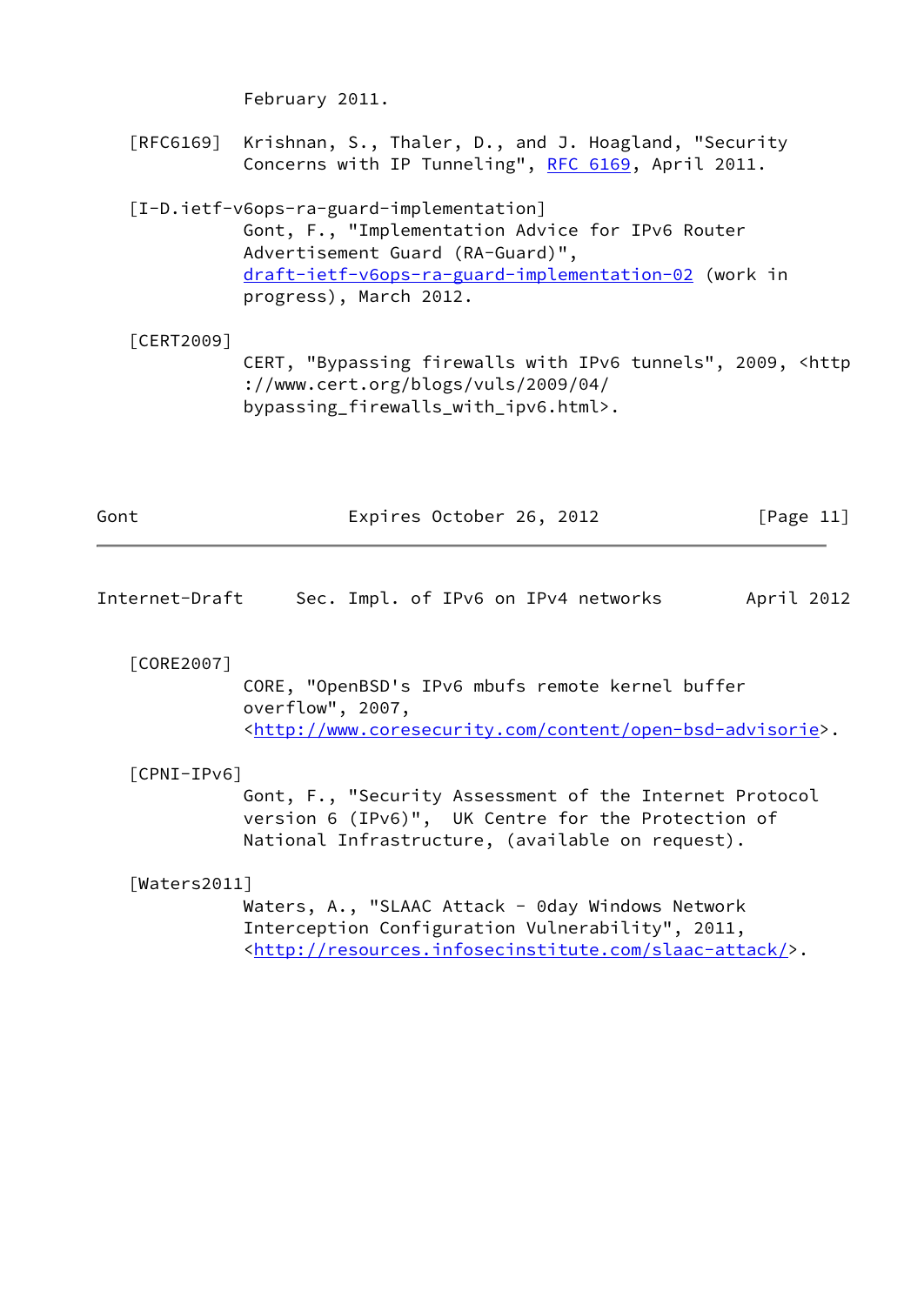Gont Expires October 26, 2012 [Page 12]

<span id="page-13-0"></span>Internet-Draft Sec. Impl. of IPv6 on IPv4 networks April 2012

Author's Address

 Fernando Gont UK Centre for the Protection of National Infrastructure

 Email: fernando@gont.com.ar URI: <http://www.cpni.gov.uk>